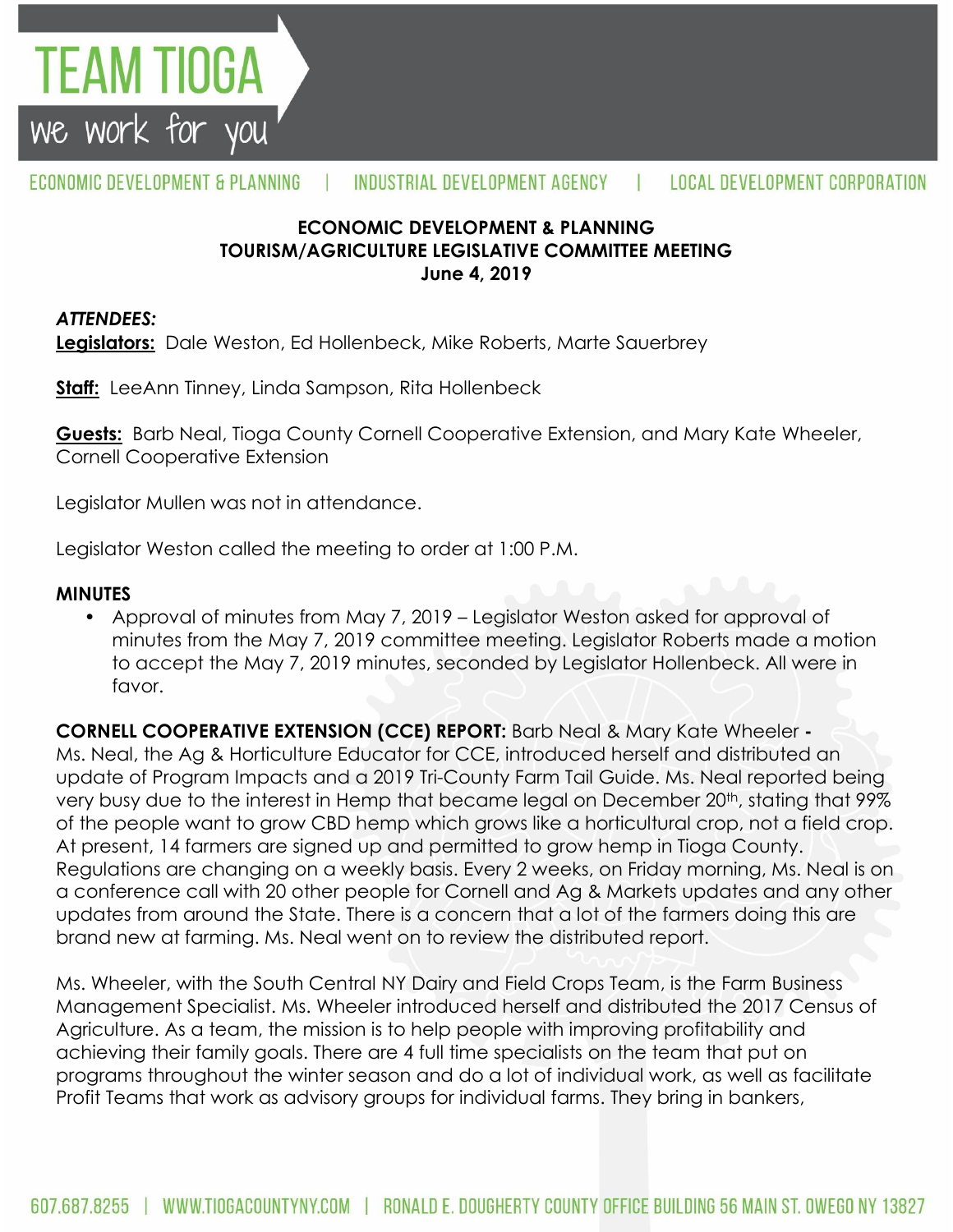nutritionists and any advisors they might have to help them make better decisions and improve profitability. Ms. Wheeler reported on two updates:

- 1. A blog has been created. They've gone digital posting newsletter articles, success stories and any press releases. Ms. Wheeler invited everyone to subscribe to the blog.
- 2. Annually, in May, the team gets out and monitors the height of alfalfa plants in farmer's fields in the six county region. Ms. Wheeler measured the 30 fields in Tioga County. This is a great opportunity to visit the farms and helps predict the optimal date for the first cutting.

Ms. Tinney reported the following; agenda previously emailed:

## **1. Outreach**

- Director (L Tinney)
	- $\triangleright$  Visits
		- o North Avenue Business Owners Group Ms. Tinney and Ms. Woodburn met with this group on May 30<sup>th</sup>. The group is looking for support and wanted to discuss ideas for improvement. Legislator Sauerbrey was also in attendance.
	- $\triangleright$  Meetings
		- o Southern Tier 4th Wave Coalition Partnering with a group of the 8 counties in our region putting together an initiative regarding battery technology; battery storage, battery use, implementation and strategies. A possible opportunity for the Southern Tier was discussed.
		- o Finger Lakes Wine Country Tourism Marketing Association Attended the regular meeting.
		- o Finger Lakes Wine Country Tourism Marketing Association Attended a roundtable event; looking at tourism across the region.
		- o STEAM 21 Steering Committee Owego Apalachin Central School District working on promoting a community alliance around STEAM. A press conference was held at the Boys and Girls Club Friday, May 31st. ED&P is working with the school and looking to access funding.
		- o Valerie White, Executive Director, MWBE office This meeting was brought about because of a letter Ms. Tinney wrote to the Governor's Office to consider reducing the MWBE requirement for our DRI. It was a good meeting with Ms. White and she will be taking the information to the Governor's Office to see what can be done.
		- o Regional Council, Advanced Mfg. Work Group Meeting attended.
		- o Regional Council Board Meeting attended and reported on the status of our DRI.
	- > Other
		- o TCIDA Board vacancy Kevin Dougherty is resigning because his work is making it difficult for him to attend the meetings. The IDA Board has interviewed 2 candidates to make recommendations to the Legislature for appointment. Resumes were distributed for Christine Lester and Eric Knolles. The IDA Board meets Wednesday night and will make an official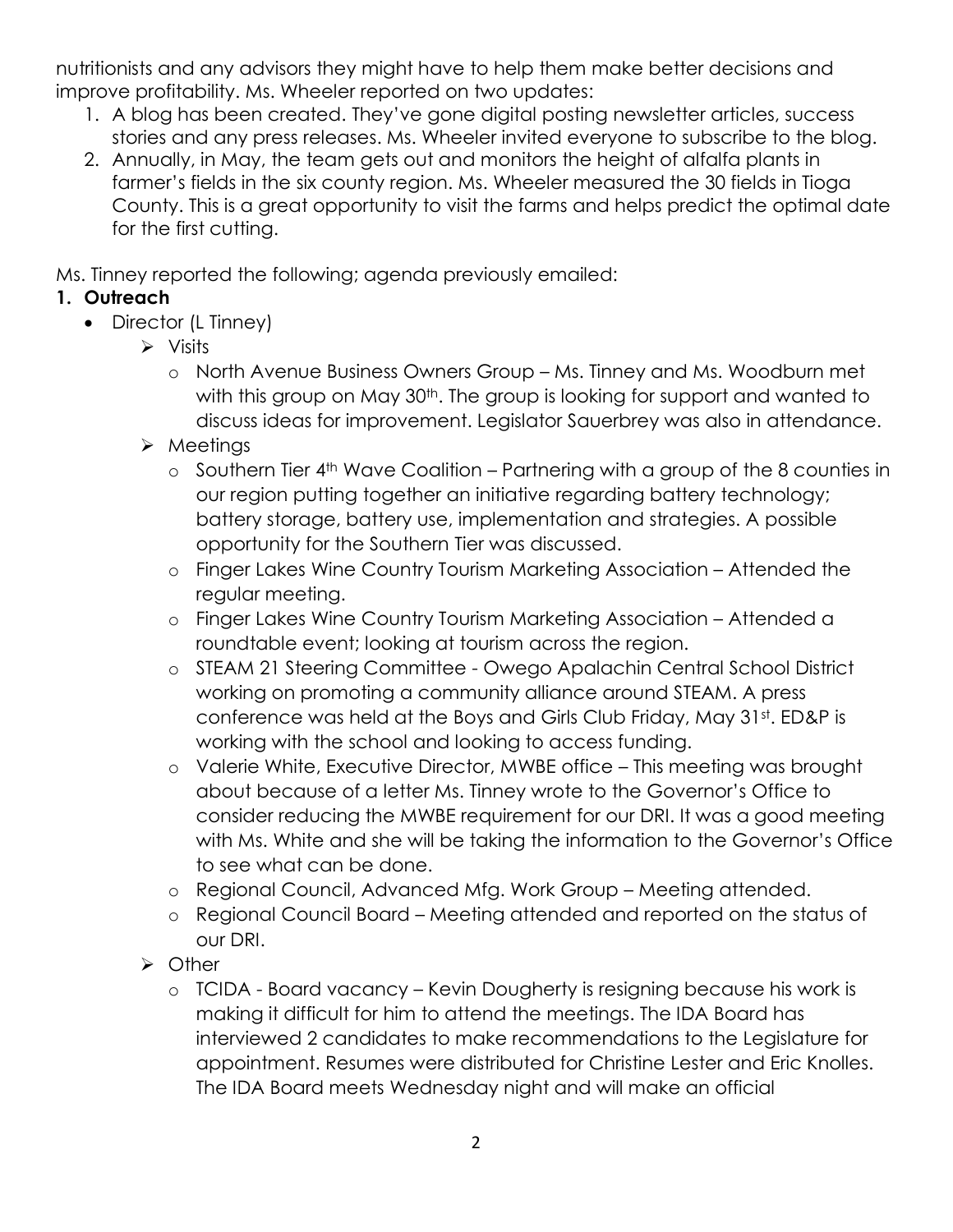recommendation and, due to timing, Ms. Tinney would like to bring forward the resolution for appointment at worksession on Thursday.

- o ST8 Ag Summit All day event attended, over 200 in attendance. Nice event, great speakers.
- o Racker Annual Breakfast Event held at Tioga Downs. TEAM Tioga was invited and DRI efforts were acknowledged; nice event.
- Economic Development (B Woodburn)
	- $\triangleright$  Visits
		- o ENSCO Avionics
		- $\circ$  Raymond Hadley Site visit on May 28<sup>th</sup>.
	- $\triangleright$  Meetings
		- $\circ$  USDA Ms. Woodburn & Ms. Tinney met with James Walfrand on May 16<sup>th</sup>.
		- o REAP Board Meeting attended on May 8th.
		- o Small business owners Met with two.
		- o SUNY Broome Met on the Owego Campus Center on May 22nd.
	- $\triangleright$  Grants
		- o Village of Owego Assisting with EPA grant for improvements to the fire and police stations.
		- o Provided input on 4th Wave Renewable Energy and Storage and assisted 3 Rivers Development with application to the Tioga Downs Foundation - Award anticipated in July.
		- o Outreach to major businesses on CFA grants:
			- Village of Owego Assisting with NY Main Street Grant
			- Tioga Downs Opportunity Zone/URI Grant possibility
		- o Owego Apalachin Central School District Assisting with Workforce Development Initiative Funding.
		- o Rural Economic Development Initiative (REDI) for Strategic Planning Application written and funding awarded for REAP. Tioga County selected as a REDI awardee on May 24th.
		- o Code Enforcement Feasibility Study I (REAP) USDA application submitted; funding award anticipated in August.
		- o Workforce Development Pipeline Strategy Phase II USDA application submitted; funding award anticipated in August.
		- o Village of Owego Police Station improvements Assisted with application for Tioga Downs funding; award anticipated in July.
- Planning (E Jardine)
	- $\triangleright$  Meetings
		- o Village of Nichols Board of Trustees Meeting on May 20th.
		- o Village of Owego Site visit at Evergreen Cemetery regarding application for Cultural Landscape Report.
		- o 2020 Census Complete Count Committee Continue to work on.
		- o Held municipal training session on Agricultural Farmland Protection and Viability – 40+ attendees.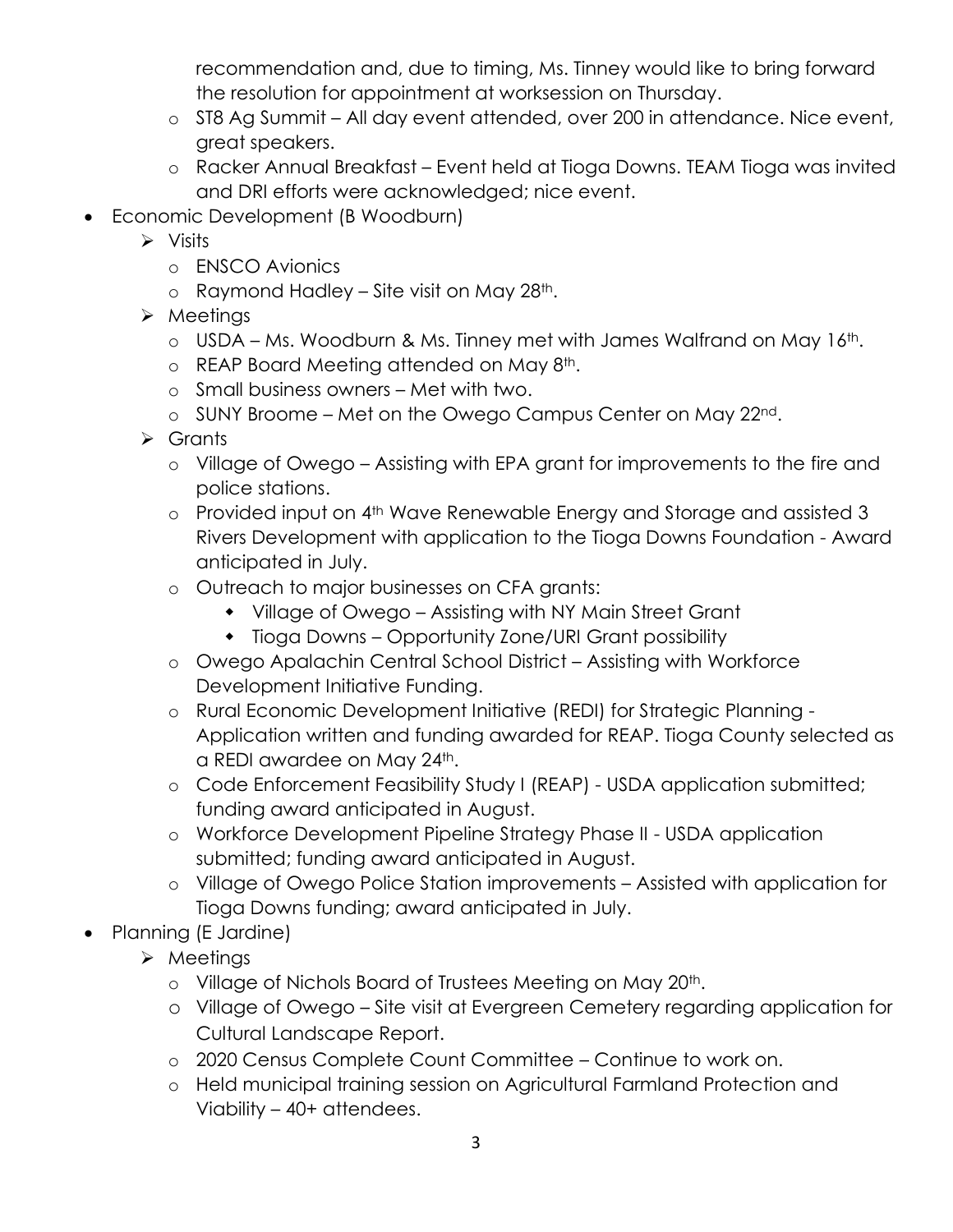- o BMTS Long Range Plan Steering Committee Meeting attended.
- $\triangleright$  Grants
	- o Village of Owego Assisting with OPRHP EPF Historic Preservation; CFA grant.
	- o Applied Technology Manufacturing Corporation Assisting with CFA grant.
- $\triangleright$  Plans
	- o Village of Waverly Assisting with Comprehensive Plan.
	- o County Hazard Mitigation Plan Update Nearing completion; asking the County and municipalities for approval resolutions in July and August.
- $\geq$  239 Reviews
	- o 2019-006NA: Village of Owego, Rezoning Nobelletti property 128.16-1-8 from Residential 3 to Industrial, TCPB waived their recommendation as the Board had recommended approval of this identical action/request in a previous referral from the Village.
	- o 2019-007: Village of Waverly, PUD Special Permit and Site Plan Review, Soprano's Family Deli. Applicant wishes to install a digital sign. Staff recommended approval and the TCPB unanimously carried the vote.
- > Other
	- o Village of Waverly Continue with Waverly Glen Park improvement projects.
	- o Town of Richford Final Building Condition Assessment for the Richford Graded School complete; next steps are to confirm priorities and secure funding from local foundations for building restoration.
	- o Town of Berkshire Assisting with Sidewalk TAP 2020, engineering firms to make proposal presentations to Town Board.
	- o Continued work on the Consolidated Code Enforcement Services initiative.
- Agricultural Development (Z Baker)
	- $\triangleright$  Visits
		- o Jeff Barton Farmer with interest in selling land in Apalachin for development.
	- $\triangleright$  Meetings
		- o Municipal Agricultural Land Use Training Information on working with the Amish; Ag District Realty Disclosure Law.
		- o Delta Engineers Provided information on local Ag districts for solar projects in Town of Nichols and Town of Tioga.
	- Grants
		- o Candor Farmers Market Assisting with application for Farm Credit East \$1,000 grant.
		- o Administration of NYS OPRHP Snowmobile Grant.
		- o NY Grown & Certified application reviews Two farms, in Tompkins and Chenango counties, were funded in Round 3.
	- > Other
		- o Facebook posts Advertising for local events and resources for farmers.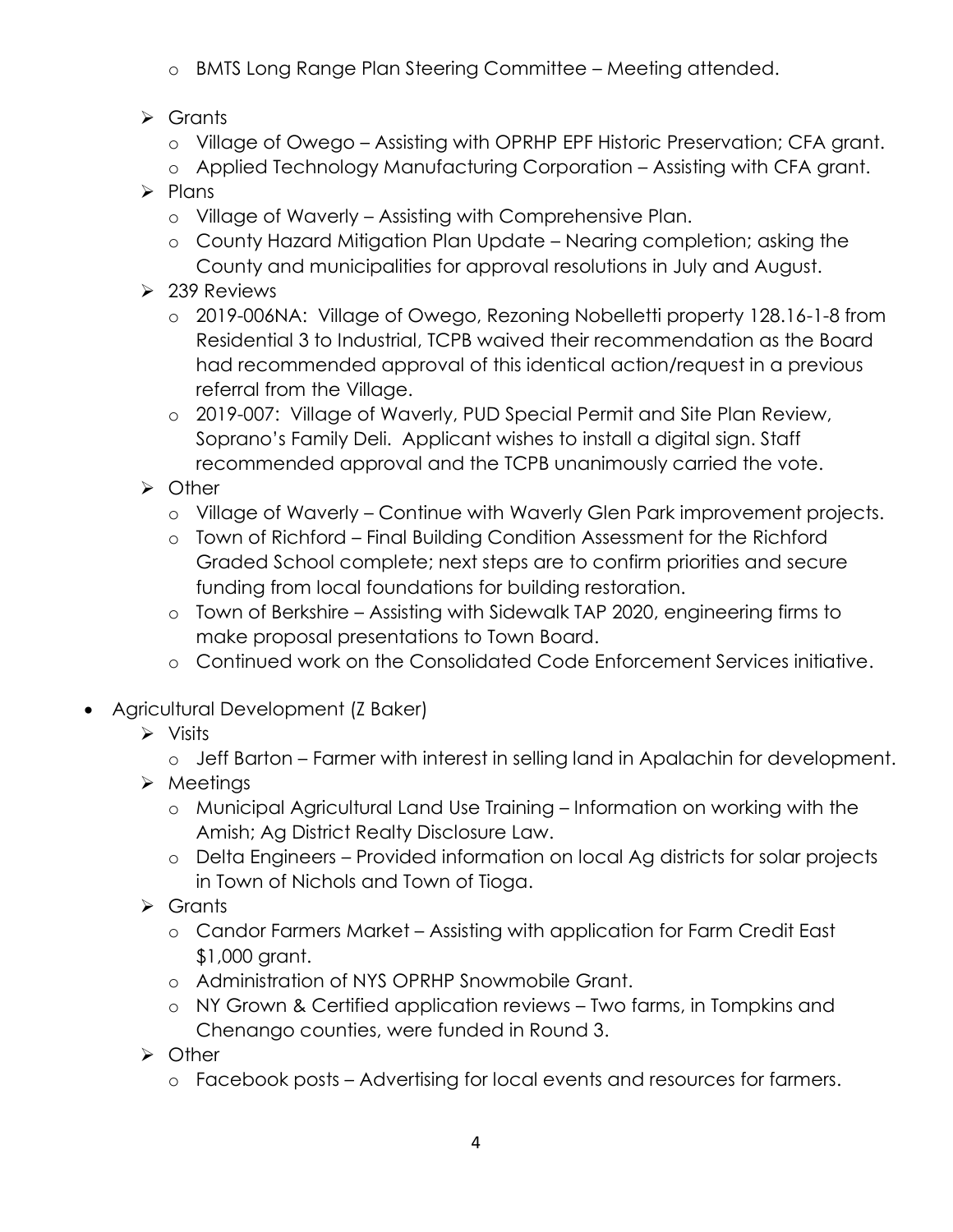- o Working on brochure for Ag District Realty Disclosure Law to provide to local realtors.
- o Updating agricultural property database Ongoing.
- o Researching Right-to-Farm Laws (Ag & Farmland Protection Plan) Looking to promote adoption of Right-to-Farm by Tioga County municipalities.
- o Wrote article on results of USDA Census of Agriculture for CCE Farm & Garden **Newsletter**
- Community Development (A Hendrickson)
	- o Abbey Hendrickson start date June 24th.

# **2. Project/Plan Updates**

- Southern Tier Child Care NOW (Tinney) Participating in a regional proposal addressing childcare in rural communities.
- Workforce Development Pipeline Strategy Study (Woodburn)
	- o Phase I completed May 10<sup>th</sup>.
	- o Anticipate hearing about USDA funding award for Phase II in August 2019.
	- o Ongoing grant administration
- Restore NY
	- o Village of Owego Project (Woodburn)
		- Grant Development Agreement signed and submitted to ESD.
		- Briggs Demolition work continuing.
		- Awad Construction in process; framing completed on second and third floors, windows installed, exterior painting anticipated to begin in June.
	- o Village of Waverly Project Ms. Woodburn taking over this project from Ms. Saraceno and is working on the following:
		- National Parks Service (NPS) review ongoing.
		- Working with property owner to identify new contractor.
- DRI (TEAM Tioga)
	- o Continuing to review and organize projects in anticipation of project announcements in July/August 2019.
	- o TEAM Tioga working on creating RFP's and establish committees for public projects we anticipate being funded.
- Housing Study Phase II (Woodburn/Hendrickson)
	- o Strategic investment model identified by full task force (public-private partnership).
	- o Phase II plan anticipated to be completed in June 2019.
	- o On-going administration of grant; more information to follow.
- Land Bank (Saraceno)
	- o Preconstruction meeting held May 22<sup>nd</sup> regarding properties the County turned over to the Land Bank.
	- $\circ$  Tentative start date for demolitions is June 17<sup>th</sup>; 3 in Owego, 6 in Waverly.
	- $\circ$  Demolitions must be finalized by July 27<sup>th</sup>.